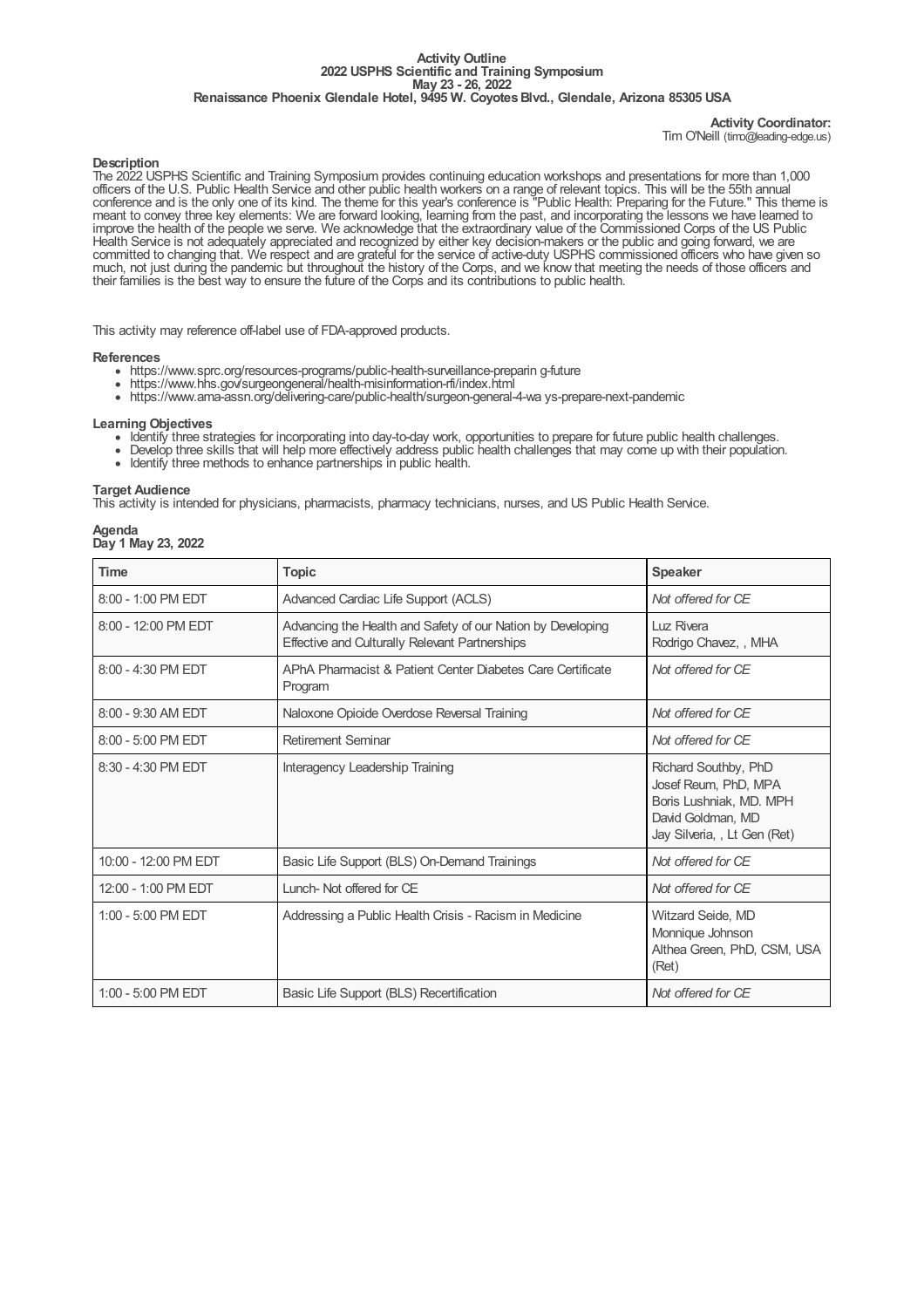| $1:00 - 5:00$ PM EDT | Inter-category Deployment Readiness and Clinical Skills Training                                       | Colin Smith, MD<br>Elizabeth Van Dyne, MD<br>Robert Van Meir, MSW, LCSW,<br><b>BCD</b><br>Regena Hardy, , LCSW, LISW-<br>S, CCHP<br>Clara Stevens, MPH, , DPT<br>Charles Rainey, PT, DSc, DPT<br>James Patterson, BSN<br>Inna Voinich/Pharmacy,<br>PharmD<br>Colin Smith, MD<br>Robert Marietta, MD, MPH<br>Brenda Riojas,, PA-S, RD,<br><b>FAND</b><br>Katrina Martinez, , NP<br>SAMORA CASIMIR, , OTR/L |
|----------------------|--------------------------------------------------------------------------------------------------------|-----------------------------------------------------------------------------------------------------------------------------------------------------------------------------------------------------------------------------------------------------------------------------------------------------------------------------------------------------------------------------------------------------------|
| 1:00 - 5:00 PM EDT   | The Opener - An introduction to LGBTQ+ Cultural Competence<br>and Humility in the Workplace and Clinic | Lee Ryder, PT<br>Candice T. Karber, LICSW,<br><b>BCD</b><br>Luz Rivera<br>LCDR Angela C. McClendon,<br>MSW, LCSW, BCD, CCTP                                                                                                                                                                                                                                                                               |
| 5:00 - 6:00 PM EDT   | <b>Break</b>                                                                                           |                                                                                                                                                                                                                                                                                                                                                                                                           |

# **Day 2 May 24, 2022**

| <b>Time</b>          | <b>Topic</b>                                                                                                                                                                                                       | <b>Speaker</b>                                             |
|----------------------|--------------------------------------------------------------------------------------------------------------------------------------------------------------------------------------------------------------------|------------------------------------------------------------|
| 7:30 - 9:30 AM EDT   | Career Mentoring                                                                                                                                                                                                   | Not offered for CE                                         |
| 9:00 - 3:30 PM EDT   | <b>Exhibit Hall</b>                                                                                                                                                                                                | Not offered for CE                                         |
| 10:00 - 11:00 AM EDT | <b>Opening Ceremonies</b>                                                                                                                                                                                          | Not offered for CE                                         |
| 11:00 - 11:45 AM FDT | Opening Keynote: Lessons for the Future of Healthcare and Public<br>Health                                                                                                                                         | Leana Wen                                                  |
| 11:45 - 12:00 PM EDT | <b>Break</b>                                                                                                                                                                                                       |                                                            |
| 12:00 - 1:00 PM EDT  | COA General Membership Meeting and Awards                                                                                                                                                                          | Not offered for CF                                         |
| 1:00 - 3:00 PM EDT   | <b>Poster Session</b>                                                                                                                                                                                              | Not offered for CE                                         |
| $1:30 - 2:00$ PM EDT | The Evolution of Pharmacy Benefit Management Services                                                                                                                                                              | Not offered for CE                                         |
| $2:00 - 2:30$ PM EDT | <b>ACAS/NAACP Awards</b>                                                                                                                                                                                           | Not offered for CE                                         |
| 3:00 - 3:45 PM EDT   | Luther Terry Lecture: Augmenting the Commissioned Corps'<br>Deployment Capability To Respond to Public Health Emergencies<br>Through Integrated Real-Time Data Analysis and Reporting: The<br><b>Force Awakens</b> | Richard Childs, MD                                         |
| $3:45 - 4:00$ PM EDT | <b>Break</b>                                                                                                                                                                                                       |                                                            |
| $4:00 - 6:00$ PM EDT | Keynote by Leadership                                                                                                                                                                                              | Denise Hinton<br>Richard Schobitz, PhD<br>Vivek Murthy, MD |

# **Day 3 May 25, 2022**

| <b>Time</b>          | <b>Topic</b>                                           | <b>Speaker</b>                                                                               |
|----------------------|--------------------------------------------------------|----------------------------------------------------------------------------------------------|
| 7:00 - 8:00 AM EDT   | <b>Retired Officers Breakfast</b>                      | Not offered for CE                                                                           |
| $8:00 - 8:20$ AM EDT | Pharmacy Category: Flag Ceremony, Opening Remarks      | Not offered for CE                                                                           |
| 8:20 - 9:20 AM EDT   | Pharmacy Category: Opioids and Substance Use Disorders | Velliyah Craig, R. Ph<br>Keith Warshany, PharmD<br>Kristin Allmaras, PharmD,<br><b>BCACP</b> |
| 9:00 - 1:30 PM EDT   | <b>Exhibit Hall</b>                                    | Not offered for CE                                                                           |
| $9:20 - 9:30$ AM EDT | Pharmacy Category: Break                               | Not offered for CE                                                                           |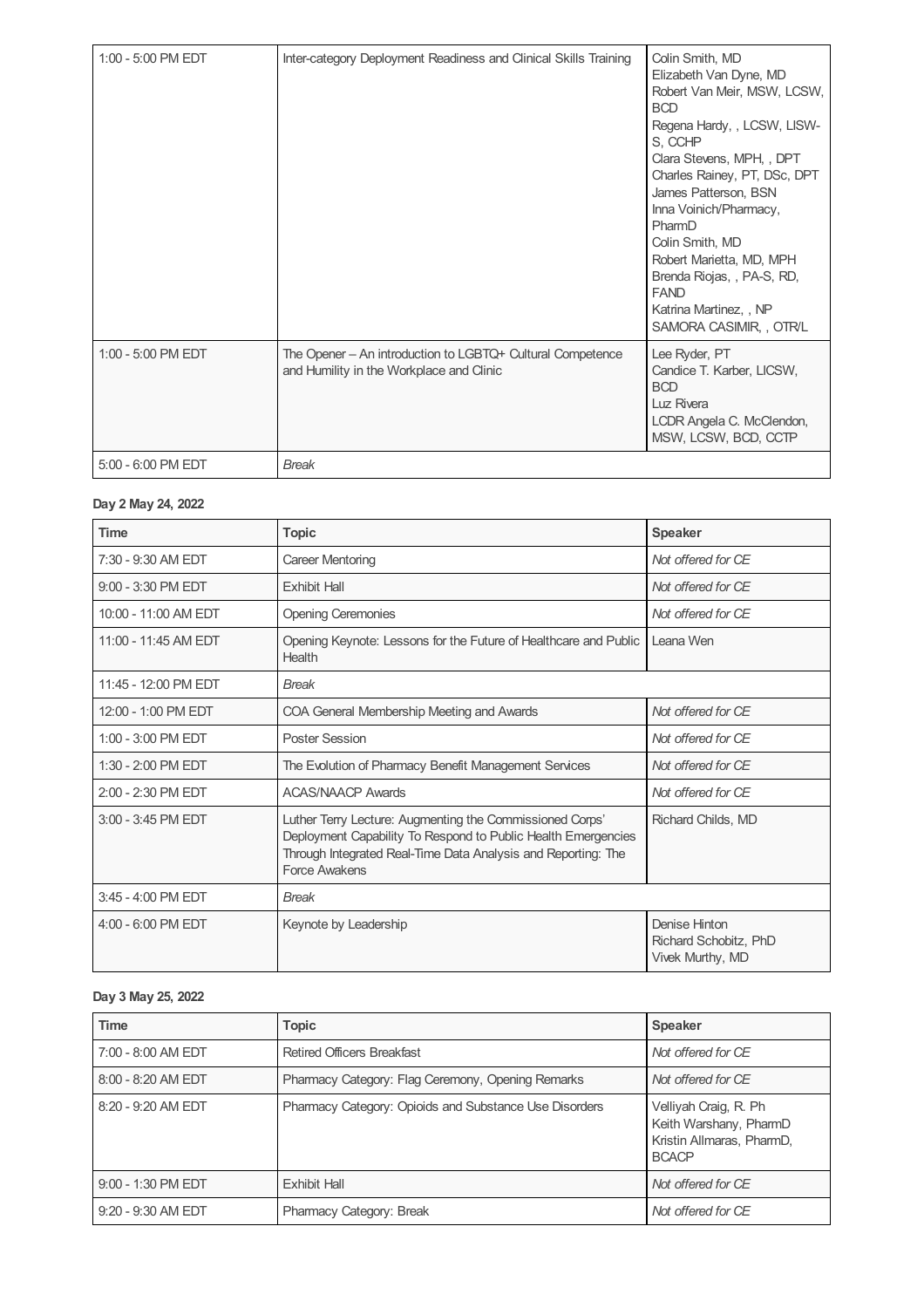| 9:30 - 10:30 AM EDT  | Pharmacy Category: Regulatory and Medication Safety                                                                                                       | Gayle Tuckett, PharmD, BCGP<br>DIEN NGUYEN, PharmD, MBA,<br><b>BCSCP</b><br>Juliette Taylor<br>Carlos Gonzalez Mercado,<br>PharmD<br><b>John Mistler</b> |
|----------------------|-----------------------------------------------------------------------------------------------------------------------------------------------------------|----------------------------------------------------------------------------------------------------------------------------------------------------------|
| 10:30 - 11:00 AM EDT | Pharmacy Category: From Evidenced-Based Practice to Evidence-<br><b>Based Education</b>                                                                   | Susan Alu, Pharm.D.                                                                                                                                      |
| 11:00 - 1:00 PM EDT  | Break in Exhibit Hall (All Categories)                                                                                                                    | Not offered for CE                                                                                                                                       |
| 1:00 - 2:30 PM EDT   | Pharmacy Category Luncheon with PharmPAC Awards, Rose<br>Ceremony                                                                                         | Not offered for CE                                                                                                                                       |
| 2:30 - 3:30 PM EDT   | Pharmacy Category: Leadership, Deployment, and Officership<br>Overview                                                                                    | Kimberly Langley, PharmD<br>Minh-Huong Doan, PharmD<br>Weston Thompson, PharmD,<br><b>MBA</b><br>Alexander Varga, PharmD,<br>BCGP, CPH                   |
| 3:30 - 4:00 PM EDT   | Pharmacy Category: Break                                                                                                                                  | Not offered for CE                                                                                                                                       |
| 4:00 - 5:15 PM EDT   | Pharmacy Category: Flag Officers Panel                                                                                                                    | Not offered for CE                                                                                                                                       |
| 5:15 - 5:30 PM EDT   | Pharmacy Category: Closing Remarks; Retire Colors                                                                                                         | Not offered for CE                                                                                                                                       |
| 8:00 - 8:50 AM EDT   | Nurse Category: Welcome and Opening Remarks                                                                                                               | Not offered for CE                                                                                                                                       |
| 8:50 - 9:00 AM EDT   | Nurse Category: Ice Breaker Activity                                                                                                                      | Not offered for CE                                                                                                                                       |
| $9:00 - 1:30$ PM EDT | <b>Exhibit Hall</b>                                                                                                                                       | Not offered for CE                                                                                                                                       |
| 9:00 - 10:00 AM EDT  | Nurse Category: The Future of Nursing Begins with You:<br>Promoting Nurse Health and Well-being.                                                          | Renee Gregg, DNP                                                                                                                                         |
| 10:00 - 11:00 AM EDT | Nurse Category: Panel #1: Advancement of PHS Nurse Roles                                                                                                  | Tina Trombley, MHA, BSN,<br>CMGT-BC<br>Carissa Haney, DNP<br>Carol Lincoln, RN, BSN, MBA-<br><b>HCM</b><br>Josue Sanchez, FNP                            |
| 11:00 - 1:00 PM EDT  | Break in Exhibit Hall (All Categories)                                                                                                                    | Not offered for CE                                                                                                                                       |
| 1:00 - 2:30 PM EDT   | Nurse Category Luncheon and Awards                                                                                                                        | Not offered for CE                                                                                                                                       |
| 2:30 - 3:00 PM EDT   | Nurse Category: Johnson and Johnson: Elevating, Advocating for<br>and Empowering Nurses as Innovative Leaders Driving<br>Transformative Healthcare Change | Not offered for CE                                                                                                                                       |
| 3:00 - 3:30 PM EDT   | Nurse Category: Break (Opportunity to Network)                                                                                                            | Not offered for CE                                                                                                                                       |
| 3:30 - 4:30 PM EDT   | Nurse Category: Skills Stations                                                                                                                           | Carissa Haney, DNP<br>Bruce Whitney, , NREMT-P;<br>TP-C, FP-C<br>Sonya Wynn, RN, BSN, MSHS,<br>CWON, CWS<br>Carrie Rigsby, RN, BSN                       |
| 4:30 - 5:30 PM EDT   | Nurse Category: Panel #2: Evolution of PHS Nurse Roles in<br>Deployments                                                                                  | Wanza Bacon<br>Tara Ross, RN<br>Mindy Golatt, MPH, MA, RN,<br><b>CPNP</b><br>Shauna Mettee Zarecki, RN,<br>MSN, MPH, NHDP-BC                             |
| 5:30 - 5:45 PM EDT   | Nurse Category: Closing Remarks                                                                                                                           | Not offered for CE                                                                                                                                       |
| 8:00 - 8:30 AM EDT   | Physician Category: PPAC CPO Leadership Address                                                                                                           | Josh Schier, MD, MPH<br>Josh Schier, MD, MPH                                                                                                             |
| 8:30 - 9:30 AM EDT   | Physician Category: A Leaders Mindset: What We All Need to<br>Know                                                                                        | Josh Schier, MD, MPH<br>Jason Woo<br>Erica Radden<br>Josh Schier, MD, MPH                                                                                |
| 9:00 - 1:30 PM EDT   | <b>Exhibit Hall</b>                                                                                                                                       | Not offered for CE                                                                                                                                       |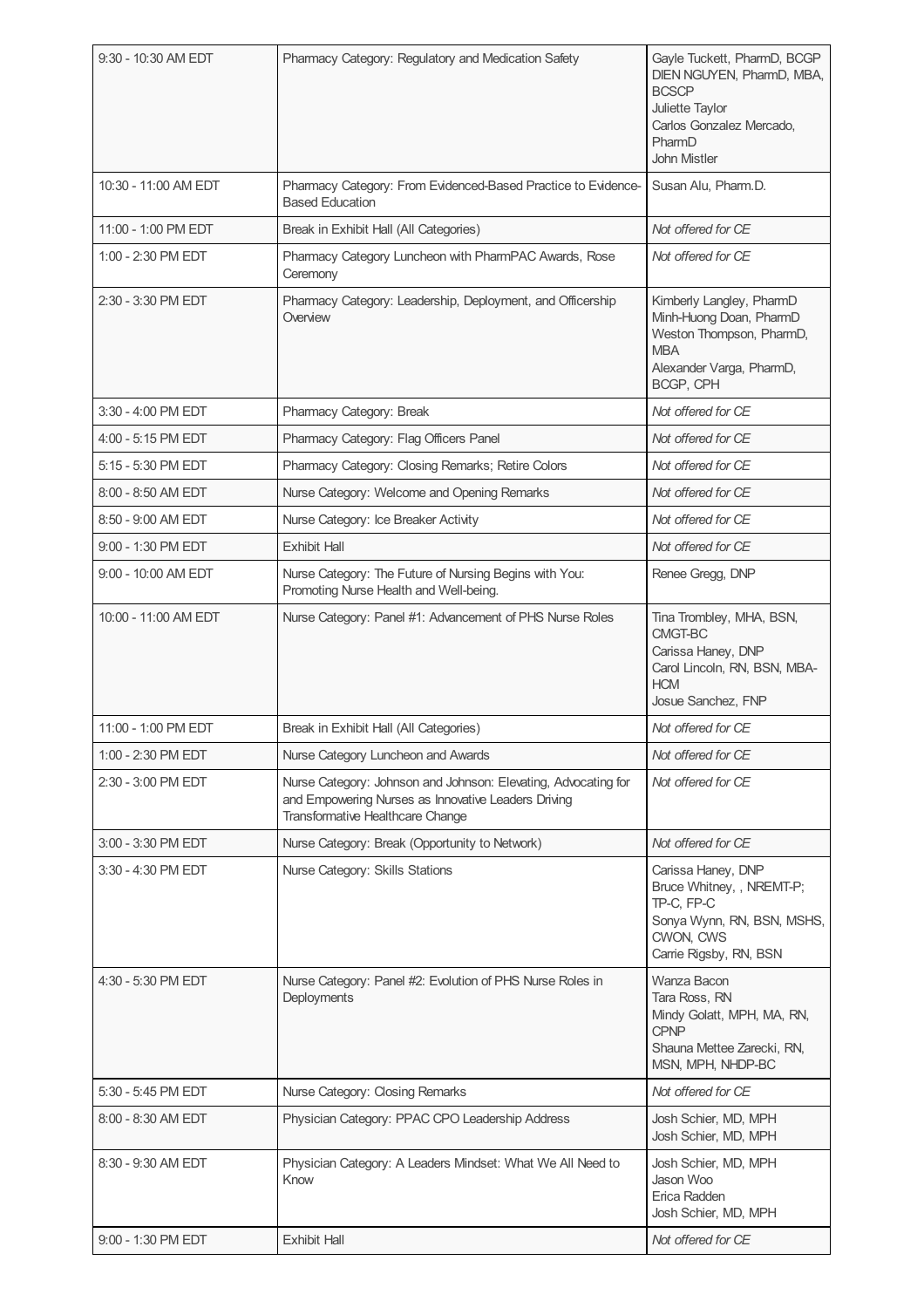| 9:30 - 10:00 AM EDT  | Physician Category: Round Table Session I: Presentations from<br>the Field               | Paul Jung, MD, MPH, , FACPM<br>Melissa Hagen, MD, MPH<br>Kristie Clarke, MD, MSCR<br>Duong Nguyen, DO<br>Hannah Kirking, MD<br>Ruth Link-Gelles, PhD, MPH<br>Colin Smith, MD<br>Sharon Saydah, PhD |
|----------------------|------------------------------------------------------------------------------------------|----------------------------------------------------------------------------------------------------------------------------------------------------------------------------------------------------|
| 10:00 - 10:30 AM EDT | Physician Category: Break (panel and round table transitions)                            | Not offered for CE                                                                                                                                                                                 |
| 10:30 - 11:00 AM EDT | Physician Category: Round Table Session 2: Presentations from<br>the Field               | Kristie Clarke, MD, MSCR<br>Alison Ridpath, MD, MPH<br>Laura Quilter, MD, MPH                                                                                                                      |
| 11:00 - 1:00 PM EDT  | Break in Exhibit Hall (All Categories)                                                   | Not offered for CE                                                                                                                                                                                 |
| $1:00 - 2:30$ PM EDT | Physician Category: Luncheon and Presentation: Agile Leadership                          | Sarah Linde, MD                                                                                                                                                                                    |
| 2:30 - 3:15 PM EDT   | Physician Category: Leadership in Practice - Leading Through<br><b>Challenging Times</b> | Brian Lewis, MD, USPHS                                                                                                                                                                             |
| 3:15 - 5:15 PM EDT   | Physician Category: Deployment Skills for Medical Officers                               | Robert Marietta, MD, MPH<br>Sara Jager, MD<br>Elizabeth Van Dyne, MD<br>Christine SooHoo, MD<br><b>Isaac Young</b><br>Ugonna ljeoma, MD<br>Judith Eisenberg<br>Kathy Jackson                       |
| 5:15 - 5:30 PM EDT   | Physician Category: Closing Remarks                                                      | Not offered for CE                                                                                                                                                                                 |

# **Day 4 May 26, 2022**

| <b>Time</b>          | <b>Topic</b>                                                                                                                                                                                                                 | Speaker                                                   |
|----------------------|------------------------------------------------------------------------------------------------------------------------------------------------------------------------------------------------------------------------------|-----------------------------------------------------------|
| 7:00 - 9:00 AM EDT   | <b>JOAG General Meeting</b>                                                                                                                                                                                                  | Not offered for CE                                        |
| 7:00 - 9:00 AM EDT   | Minority Officer Liaison Council (MOLC) Awards Breakfast                                                                                                                                                                     | Not offered for CE                                        |
| 9:00 - 9:15 AM EDT   | <b>Break</b>                                                                                                                                                                                                                 |                                                           |
| 9:15 - 10:00 AM EDT  | Keynote: Chasing Uniformed Service Parity as an Essential but<br>invisible Corps                                                                                                                                             | Richard Carmona, MD, RN,<br>MPH, FACS                     |
| 10:00 - 10:30 AM EDT | Track 1: Impact of Changes in Utilization Management Programs<br>(UMPs) on the Use of Medications for Opioid Use Disorder<br>(MOUD) and Outcomes in Opioid Use Disorder (OUD) Patients<br>Served by a State Medicaid Program | William Mullen, MPH                                       |
| 10:00 - 10:30 AM EDT | Track 2: Receipt of Healthcare Provider Recommendation for<br>COVID-19 Vaccination, by COVID-19 Vaccination Status and<br>Attitudes Among Adults - United States, April-September 2021                                       | Kimberly Nguyen                                           |
| 10:00 - 10:30 AM EDT | Track 3: Building Mass Vaccine Plans Using Points of Distribution<br>in Small and Large Communities.                                                                                                                         | Jason Truax, BS<br>John Naegeli, PharmD                   |
| 10:00 - 10:30 AM EDT | Track 4: Nexus of Law Enforcement, Public Health, and Vulnerable<br>Populations: Developing Public Health Curricula for Law<br><b>Enforcement Students</b>                                                                   | Elizabeth Osborne, RN                                     |
| 10:00 - 10:30 AM EDT | Track 5: Advancing National Notifiable Diseases Surveillance<br><b>System Data Visualizations</b>                                                                                                                            | Xia Michelle Lin, PhD, MPH                                |
| 10:00 - 10:30 AM EDT | Track 6: The Truth is Out There: How to Effectively Communicate<br>and Promote Resilience to Misinformation                                                                                                                  | Anna Khan, REHS, RS                                       |
| 10:30 - 10:45 AM EDT | <b>Break</b>                                                                                                                                                                                                                 |                                                           |
| 10:45 - 11:15 AM EDT | Track 1: Demonstrating Comparability of Treatment Outcomes<br>Between Generic and Brand Nar-row Therapeutic Index (NTI) Drug<br>Products                                                                                     | Daniil Marchuk<br>Trang Tran, PharmD, MBA,<br><b>BCPS</b> |
| 10:45 - 11:15 AM EDT | Track 2: The Food and Drug Administration's Import Response to<br>the COVID-19 Public Health Emergency                                                                                                                       | Krista Ferry, REHS-RS<br>Susan Shaffer, REHS/RS           |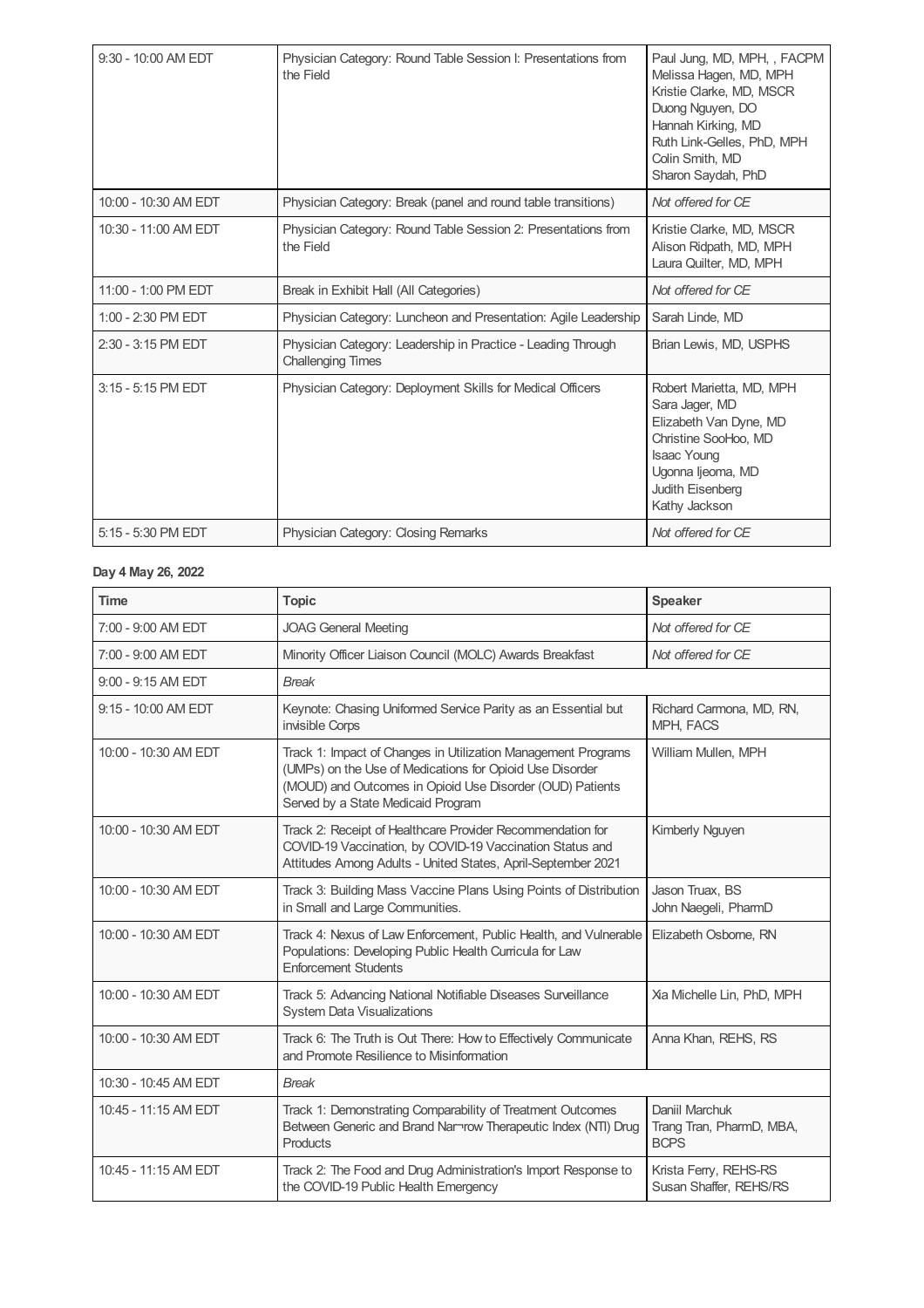| 10:45 - 11:15 AM EDT | Track 3: LGBTQi Initiative for Behavioral Health in Detention<br>Settings.                                                                                                          | Robert Van Meir, MSW, LCSW,<br><b>BCD</b><br>Regena Hardy, , LCSW, LISW-<br>S, CCHP |
|----------------------|-------------------------------------------------------------------------------------------------------------------------------------------------------------------------------------|-------------------------------------------------------------------------------------|
| 10:45 - 11:15 AM EDT | Track 4: A Narrative Review between American Indian/Alaskan<br>Native Social Determinants of Health and Medication Adherence                                                        | Carmen Clelland, PharmD,<br>MPH, R. Ph, MPA, MS                                     |
| 10:45 - 11:15 AM EDT | Track 5: Opportunities and Collaboration Efforts to End the HIV<br>Epidemic through Community Partnerships                                                                          | Michelle Sandoval-Rosario,<br>MPH, CPH, DrPH<br>Alberto Pina, MPH                   |
| 10:45 - 11:15 AM EDT | Track 6: Drumming to the Beat of Leadership                                                                                                                                         | David Hunter, MPH, MSW                                                              |
| 11:15 - 11:30 AM EDT | <b>Break</b>                                                                                                                                                                        |                                                                                     |
| 11:30 - 12:00 PM EDT | Track 1: Harm Reduction Services - Critical Public Health<br>Interventions Advancing the Health and Safety of Our Nation                                                            | Kristine Scherbring, RN, BSN,<br><b>MSN</b><br>Mehran Massoudi, PhD, MPH            |
| 11:30 - 12:00 PM EDT | Track 2: The Effectiveness of a COVID-19 Rehabilitation Program<br>in Treating Post-COVID-19 Deconditioning in Incarcerated Males                                                   | Joshua Caulder, PT, DPT, OCS                                                        |
| 11:30 - 12:00 PM EDT | Track 3: Public Health Emergency Response Strike Team<br>(PHERST)                                                                                                                   | Christine Nappa, LCSW<br>Tessa Fletcher, , Nurse<br>Practitioner                    |
| 11:30 - 12:00 PM EDT | Track 4: Deployment Safety During the COVID-19 Response -<br>California Department of Public Health                                                                                 | Jason Wilken, PhD, MPH                                                              |
| 11:30 - 12:00 PM EDT | Track 5: Improving Care for Musculoskeletal Pain Through<br>Understanding Pain-Related Comorbidities Impact on Pain<br>Intensity and Psychological Distress                         | Steven Spoonemore, D.Sc<br>Ryan McConnell, D.Sc, DPT                                |
| 11:30 - 12:00 PM EDT | Track 6: "Its Hard to Believe That You Belong" Interviews of 8<br><b>Black Medical Students at USU</b>                                                                              | Witzard Seide, MD<br>Monnique Johnson                                               |
| 12:00 - 1:30 PM EDT  | <b>Break</b>                                                                                                                                                                        |                                                                                     |
| 12:30 - 1:30 PM EDT  | How to Get the Most Out of JOAG                                                                                                                                                     | Not offered for CE                                                                  |
| 1:30 - 2:00 PM EDT   | Track 1: The Gender Reveal                                                                                                                                                          | Lee Ryder, PT                                                                       |
|                      |                                                                                                                                                                                     |                                                                                     |
| 1:30 - 2:00 PM EDT   | Track 2: USPHS in support of the Biden Administration's<br>International Vaccine Transfer Initiative                                                                                | Avi Stein, MPH, EMT-P, CHEP<br><b>Schuyler Price</b>                                |
| 1:30 - 2:00 PM EDT   | Track 3: Making Human Services an Integral Part of Emergency<br>Management Response                                                                                                 | Anitra Johnson, DHSc, MSN,<br><b>RN</b><br>Johanna Paillet-Growl, LCSW              |
| 1:30 - 2:00 PM EDT   | Track 4: The Latest Advances in FDA-Approved Heart Failure Drug<br>and Device Care                                                                                                  | Brian Lewis, MD, USPHS                                                              |
| 1:30 - 2:00 PM EDT   | Track 5: Prevention through Active Community Engagement<br>(PACE) Public Health Train the Trainer Portal                                                                            | Jennifer Weekes, PhD, MPH,<br>LICSW, BCD, CHES<br>Lorna Benoit, RN                  |
| 1:30 - 2:00 PM EDT   | Track 6: Perceived Racism and Associations with Mental Health,<br>Demographic, and Behavioral Characteristics - Adolescent<br>Behaviors and Experiences Survey, United States, 2021 | Jonetta Mpofu, PhD<br>Jemekia Thomton                                               |
| 2:00 - 2:15 PM EDT   | <b>Break</b>                                                                                                                                                                        |                                                                                     |
| 2:15 - 2:45 PM EDT   | Track 1: Psychological First Aid: A Behavioral Workforce<br>Protection Tool for Deployments                                                                                         | Nicole Pascua, MSW, MPH<br>Candice T. Karber, LICSW,<br><b>BCD</b>                  |
| 2:15 - 2:45 PM EDT   | Track 2: Lions & Tigers & COVID-19 Vaccines, Oh My!!! - Shifting<br>the Paradigm from Vaccine Hesitancy to Vaccine Confidence                                                       | Carlisha Gentles, PharmD,<br>BCPS, CDE<br>Aimee Young, PharmD, BCPS,<br><b>CPE</b>  |
| 2:15 - 2:45 PM EDT   | Track 3: The USPHS Ready Reserve: A Program Overview                                                                                                                                | Christye Brown, PhD, MBA,<br><b>MPH</b><br>Trisha Chandler, PharmD                  |
| 2:15 - 2:45 PM EDT   | Track 4: FIMR Process: Addressing Health Inequities and<br>Disparities to Improve Infant Health                                                                                     | Mary Emanuele, RN<br>Martha Fermin, LICSW                                           |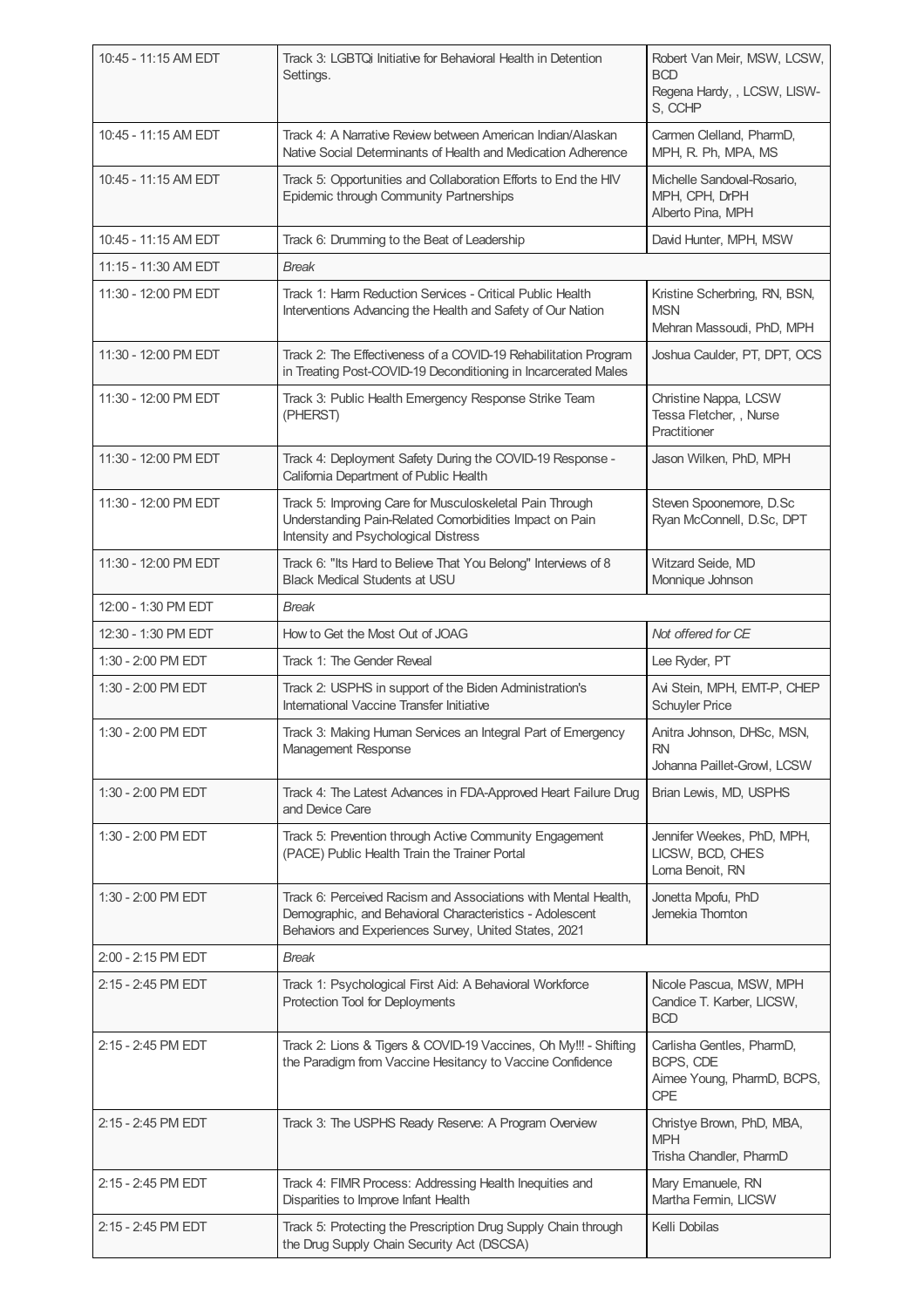| $2:15 - 2:45$ PM FDT | Track 6: Military Psychiatry: Practice and Pitfalls for USPHS<br>Providers                                                             | Joseph Holshoe, PMHNP                               |
|----------------------|----------------------------------------------------------------------------------------------------------------------------------------|-----------------------------------------------------|
| 2:45 - 3:00 PM EDT   | <b>Break</b>                                                                                                                           |                                                     |
| 3:00 - 3:30 PM EDT   | Track 1: Expanding the role of the clinical pharmacist within Home<br>Visit Team utilizing telemedicine within the Nuka System of Care | Aminda Skan, PharmD<br>Adrienne Tveit, PharmD, BCPS |
| 3:00 - 3:30 PM EDT   | Track 2: Implementation of a Pharmacy Based Monoclonal<br>Antibody Infusion Clinic for COVID-19                                        | Tabitha Dillinger, PharmD<br>Marcus Harding, PharmD |
| 3:00 - 3:30 PM EDT   | Track 3: Creation of a New Process for Tracking Officer<br>Deployments: May 2021 - October 2021                                        | Sara Vagi, PhD, MS<br>Victoria Jeisy Scott, PhD     |
| 3:00 - 3:30 PM EDT   | Track 4: Biosimilar Transition Project: Clinical Experiences,<br>Current, and Future of Rheumatology Pharmacotherapy                   | <b>JEANNIE HONG, PharmD,</b><br>MPH, BCPS           |
| 3:00 - 3:30 PM EDT   | Track 5: When The Cellmate Complains of Snoring: Addressing<br>Sleep Apnea Behind the Fence                                            | Dara Lee, MD, MPH<br>Brian Buschman                 |
| 3:00 - 3:30 PM EDT   | Track 6: The Holocaust Program: How to Use Experiential<br>Learning to Build Emotional Intelligence Medical Leaders                    | TOYA KELLEY, MD                                     |
| 3:30 - 3:45 PM EDT   | <b>Break</b>                                                                                                                           |                                                     |
| 3:45 - 4:15 PM EDT   | Track 2: Implementation of the Unified Hospital Data Surveillance<br>System for COVID-19 Data                                          | Sayeedha Uddin                                      |
| 3:45 - 4:15 PM EDT   | Track 3: ASPR Recovery: Health and Social Services Support for<br>the Long-Term                                                        | Jennifer Bornemann                                  |
| 3:45 - 4:15 PM EDT   | Track 5: You're Good Enough, You're Smart Enough, and Doggone<br>It - You're a National Security Treasure!                             | Michael Schmoyer, PhD<br>Jennifer Cockrill, MPH     |
| 3:45 - 4:15 PM EDT   | Track 6: Every Officer Can Be A Mindful Leader                                                                                         | Sarah Linde, MD                                     |

## **Continuing Education Accreditation**



In support of improving patient care, this activity has been planned and implemented by FDA Center for Drug Evaluation and Research and The PHS Commissioned Officers Foundation for the Advancement of Public Health. FDA Center for Drug Evaluation and Research is jointly accredited by the Accreditation Council for Continuing Medical Education (ACCME), the Accreditation Council for Pharmacy Education (ACPE), and the American Nurses Credentialing Center (ANCC) to provide continuing education for the healthcare team.



This activity was planned by and for the healthcare team, and learners will receive 25 Interprofessional Continuing Education (IPCE) credit(s) for learning and change.

## **CME**

FDA Center for Drug Evaluation and Research designates this live activity for a maximum of 25.00 *AMA PRA Category 1 Credit(s)* . *™*Physicians should claim only the credit commensurate with the extent of their participation in the activity.

#### **CPE**

This knowledge-based activity has been assigned ACPE Universal Activity Number JA0002895-0000-22-053-L04-P, and ACPE Universal Activity Number JA0002895-0000-22-053-L04-T for 22.25 contact hour(s).

#### **CNE**

FDA Center for Drug Evaluation and Research designates this activity for 22.75 contact hour(s).

## **Requirements for Receiving CE Credit**

**Physicians, pharmacists, nurses, and those claiming non-physician CME:** participants must attest to their attendance and complete the final activity evaluation via the CE Portal [\(ceportal.fda.gov](https://ceportal.fda.gov)). For multi-day activities, participants must attest to their attendance and complete the faculty evaluation each day. Final activity evaluations must be completed within two weeks after the activity - no exceptions.

Attention Pharmacists and Pharmacy Techs: Failure to provide your correct NABP AND Date of Birth information, in the required format,<br>may result in the loss of credit for this activity. NABP profile number should be the 6and your birth date should be in the MMDD format (e.g. 0721) Do not provide your pharmacy license number. Please click the "My Account" tab and then navigate to "Edit Contact Information" to verify that your information is correct.

## **Important Note regarding completion of evaluations and receiving credit**

Attendees have 14 days from the last day of the activity to log in, complete the required evaluation(s) and attest to your attendance to claim credit.Physicians and nurses may then view/print statement of credit. Pharmacists should log into the CPE monitor 8 weeks after the last session of the activity to obtain their CE credit.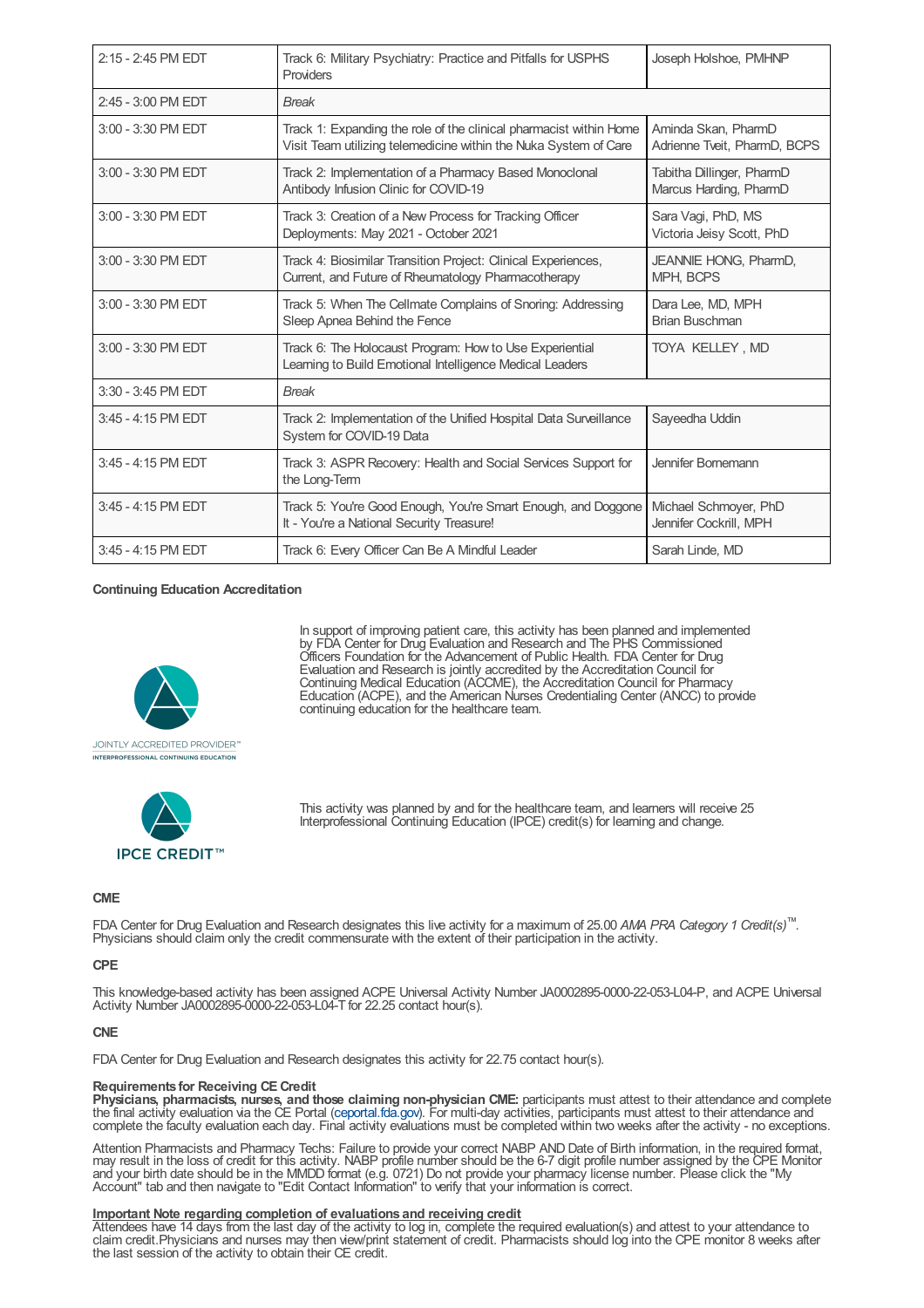## **Disclosure**

## **Faculty**

- Allmaras, Kristin, PharmD, BCACP, Clinical Pharmacist, IHS Red Lake Hospital *- nothing to disclose*
- $\blacksquare$ Alu, Susan, Pharm.D., Clinical Pharmacist, U.S. Public Health Service *- nothing to disclose*
- Bacon, Wanza *- nothing to disclose*
- Benoit, Lorna, RN, Nurse, USPHS *- nothing to disclose*
- Bornemann, Jennifer *- nothing to disclose* Brown, Christye, PhD, MBA, MPH, Regional Commander, Region 4, CCHQ, Reserve Affairs *- nothing to disclose*
- Buschman, Brian, Physician, Public Health Service *- nothing to disclose*
- CASIMIR, SAMORA, , OTR/L, Occupational Therapist, USPHS Commissioned Corp/NIH *- nothing to disclose*
- Carmona, Richard, MD, RN, MPH, FACS, Distinguished Professor, U of Arizona *- I have the following relationship(s): mckesson*  $\blacksquare$ *clorox herbalife Better Therapeutics - director director director director*
- Caulder, Joshua, PT, DPT, OCS, Physical Therapist, U.S. Public Health Service / Federal Bureau of Prisons *- nothing to disclose*
- Chandler, Trisha, PharmD, Deputy Regional Commander, CCHQ, Division of Reserve Affairs *- nothing to disclose*
- Chavez, Rodrigo, , MHA, Regional Deputy Director, OASH/OIDP/EHE *- nothing to disclose* Childs, Richard, MD, Clinical Director NHLBI, NIH NHLBI *- nothing to disclose*
- Clarke, Kristie, MD, MSCR, Medical Epidemiologist, CDC *- nothing to disclose*
- Clelland, Carmen, PharmD, MPH, R. Ph, MPA, MS, Senior Public Health Advisor, Health Resources and Services Administration *- nothing to disclose*
- Cockrill, Jennifer, MPH, Regional Administrator, ASPR *- nothing to disclose*
- Craig, Velliyah, R. Ph, Advance Practice Pharmacist, Phoenix Indian Medical Center *- nothing to disclose*
- Dillinger, Tabitha, PharmD, Director of Critical Care Pharmacy Services (Acting), Whiteriver Service Unit *- nothing to disclose*  $\blacksquare$
- Doan, Minh-Huong, PharmD, Interim Clearinghouse Lead, Connected Health Branch, DHA *- nothing to disclose*
- Dobilas, Kelli, Branch Chief, FDA/CDER/ODSIR/SCSB *- nothing to disclose*  $\mathbf{r}$
- Eisenberg, Judith *- nothing to disclose*
- Emanuele, Mary, RN, Senior Public Health Analyst, HRSA *- nothing to disclose*  $\blacksquare$
- Fermin, Martha, LICSW, Senior Public Health Analyst, Health Resources and Services Administration *- nothing to disclose* Ferry, Krista, REHS-RS, Supervisory Consumer Safety Officer, Compliance Branch, Food and Drug Administration *- nothing to*
- *disclose* Fletcher, Tessa, , Nurse Practitioner, Nurse Practitioner, CCHQ *- nothing to disclose*
- Gentles, Carlisha, PharmD, BCPS, CDE, Sr Health Management Officer, DHHS/FDA *- nothing to disclose*
- Golatt, Mindy, MPH, MA, RN, CPNP, CAPT/ Branch Chief, HRSA *- nothing to disclose*
- Goldman, David, MD, Chief Medical Officer/Senior Public Health Advisor, OC-Office of Food Policy and Response *- nothing to disclose*
- Gonzalez Mercado, Carlos, PharmD, Emergency Coordinator, FDA *- nothing to disclose*
- Green, Althea, PhD, CSM, USA (Ret), Director of Recruitment, SOM, Uniformed Services University of the Health Sciences  *nothing to disclose*
- Gregg, Renee, DNP, Associate Clinical Professor, University of Arizona *- nothing to disclose*
- HONG, JEANNIE, PharmD, MPH, BCPS, Rheumatology Specialty Pharmacist, Phoenix Indian Medical Center/IHS *- nothing to disclose*
- Hagen, Melissa, MD, MPH, Applied Epidemiologic Studies Team Lead, Respiratory Viruses Branch, NCIRD, Centers for Disease Control and Prevention/US Public Health Service *- nothing to disclose*
- Haney, Carissa, DNP, Nurse Practitioner, DOD *- nothing to disclose*
- Harding, Marcus, PharmD, Pharmacist, Indian Health Service *- nothing to disclose*
- Hardy, Regena, , LCSW, LISW-S, CCHP, Behavioral Health Provider, IHSC *- nothing to disclose*
- Hinton, Denise *- nothing to disclose*
- Holshoe, Joseph, PMHNP, Program Manager, U.S. Public Health Service *- nothing to disclose*
- Hunter, David, MPH, MSW, Branch Chief, Centers for Disease Control and Prevention *- nothing to disclose*
- Ijeoma, Ugonna, MD, Medical Officer, Centers for Disease Control and Prevention *- nothing to disclose*
- Jackson, Kathy, Physician, CTP *- nothing to disclose*  $\blacksquare$
- $\blacksquare$ Jager, Sara, MD, Pediatrician, IHS *- nothing to disclose*
- Jeisy Scott, Victoria, PhD, Health Scientist, Centers for Disease Control and Prevention *- nothing to disclose*  $\mathbf{u}$  .
- Johnson, Anitra, DHSc, MSN, RN, Supervisory Emergency Management Specialist, ACF *- nothing to disclose*  $\blacksquare$
- Johnson, Monnique, Medical Student, Uniformed Services University *- nothing to disclose*  $\blacksquare$
- Jung, Paul, MD, MPH, , FACPM, Medical Officer, US Public Health Service *- nothing to disclose*
- KELLEY , TOYA , MD, Senior Clinical Education Consultant, ICE Health Service Corps *- nothing to disclose*  $\alpha$
- Karber, Candice T., LICSW, BCD, Chief, Behavioral Health & Wellness, National Oceanic and Atmospheric Administration  $\blacksquare$ (NOAA) *- nothing to disclose*
- Khan, Anna, REHS, RS, Associate Director for Communication, CDC *- nothing to disclose*
- Kirking, Hannah, MD, Medical Epidemiologist, CDC *- nothing to disclose*
- Langley, Kimberly, PharmD, Deputy Director, Business Operations, Defense Health Agency *- nothing to disclose*
- Lee, Dara, MD, MPH, Medical Officer, USPHS/ FDA CTP *- nothing to disclose*
- Lewis, Brian, MD, USPHS, Senior Medical Reviewer, US Food and Drug Administration *- nothing to disclose*
- Lin, Xia Michelle, PhD, MPH, Epidemiologist, Centers for Disease Control and Prevention *- nothing to disclose*
- Lincoln, Carol, RN, BSN, MBA-HCM, Director, Division of Nursing Services, Indian Health Service *- nothing to disclose*
- Linde, Sarah, MD, Executive and Leadership Coach, Sarah R Linde Coaching *- nothing to disclose*
- Link-Gelles, Ruth, PhD, MPH, Epidemiologist, CDC *- I have the following relationship(s): Abbott Laboratories - Husband is an* engineer in their heart failure division; he does not work on anything related to COVID, but gets stock options as part of his *compensation.*
- Lushniak, Boris, MD. MPH, Dean and Professor, University of Maryland *- nothing to disclose*
- Marchuk, Daniil, Regulatory Project Manager, FDA *- nothing to disclose*
- Marietta, Robert, MD, MPH, Psychiatrist, US Public Health Service *- nothing to disclose*
- Martinez, Katrina, , NP, Nurse Practitioner, US Public Health Service *- nothing to disclose*
- Massoudi, Mehran, PhD, MPH, HHS Regional Health Administrator, Region 6, US Department of Health and Human Services  *nothing to disclose*
- McClendon, LCDR Angela C., MSW, LCSW, BCD, CCTP, Milieu Coordinator | Supervisory Social Worker, USPHS Commissioned Corps/Indian Health Service *- nothing to disclose*
- McConnell, Ryan, D.Sc, DPT, Assistant Professor, Belmont University *- nothing to disclose*
- Mettee Zarecki, Shauna, RN, MSN, MPH, NHDP-BC, Public Health Advisor, CDC *- nothing to disclose*
- Mistler, John, CSO, ORA *- nothing to disclose*
- Mpofu, Jonetta, PhD, Lead, Scientific Support and Innovation, Centers for Disease Control and Prevention *- nothing to disclose*
- Mullen, William, MPH, Director of Real World Evidence, Indivior Medical Affairs *- I have the following relationship(s): Indivior - Employee*
- Murthy, Vivek, MD, Surgeon General, Office of the Surgeon General *- My financial disclosure report and ethics agreement are publicly available documents (posted online).*
- NGUYEN, DIEN, PharmD, MBA, BCSCP, CSO, FDA *- nothing to disclose*
- Naegeli, John, PharmD, Pharmacist, IHS *- nothing to disclose*
- Nappa, Christine, LCSW, Social Worker, USPHS *- nothing to disclose*
- Nguyen, Duong, DO, Chief Medical Officer, CDC NHANES *- nothing to disclose*
- Nguyen, Kimberly, Epidemiologist, FDA *- nothing to disclose*
- Osborne, Elizabeth, RN, Medical Officer, Immigration and Customs Enforcement *- nothing to disclose*
- Paillet-Growl, Johanna, LCSW, Repatriation Program Specialist, Administration for Children & Families *- nothing to disclose*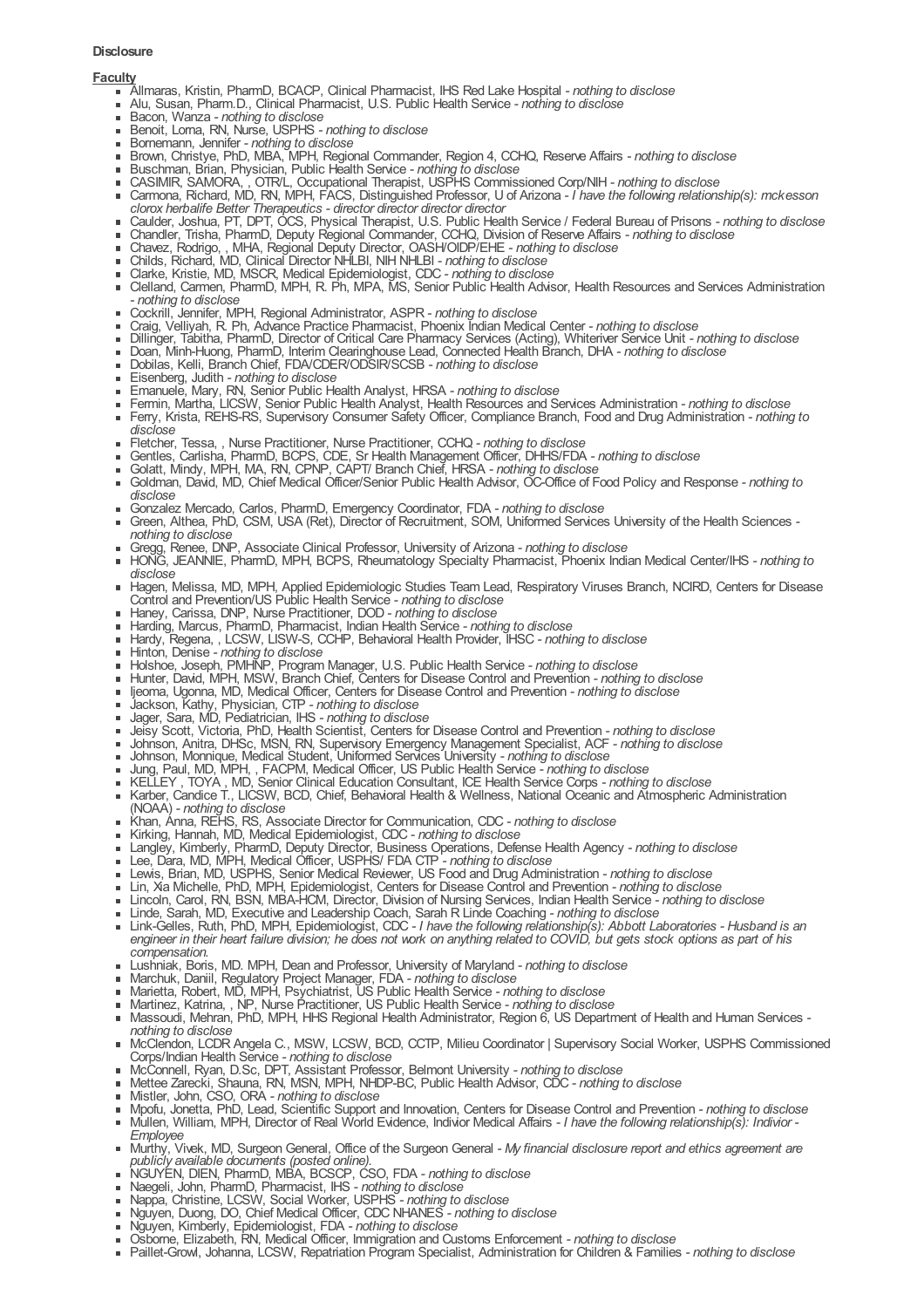- Pascua, Nicole, MSW, MPH, Government Project Officer, Substance Abuse & Mental Health Services Administration *- nothing to disclose*
- Patterson, James, BSN, Field Medical Coordinator, USPHS *- nothing to disclose*
- Pina, Alberto, MPH, Public Helath Anaylst, HHS OIDP PACE Program *- nothing to disclose*
- Price, Schuyler, Program Management Officer, HHS/ASPR *- nothing to disclose* Quilter, Laura, MD, MPH, Medical Officer, Centers for Disease Control and Prevention *- nothing to disclose*
- Radden, Erica *- nothing to disclose*
- Rainey, Charles, PT, DSc, DPT, Physical Therapist, BOP *- nothing to disclose*
- Reum, Josef, PhD, MPA, Prinicipal, Josef Reum & Associates *- nothing to disclose*
- Ridpath, Alison, MD, MPH, Medical Officer, CDC *- I have the following relationship(s): JNJ - individual stocks; PFE - individual* stocks; MDT - individual stocks; ALLO - individual stocks; INFI - individual stocks; ABBV - individual stocks; TMO - individual *stocks; ABT - individual stocks; AMRN - individual stocks; MMM- individual stocks*
- Rigsby, Carrie, RN, BSN, Nurse Educator/Clinical Staff Trainer, IHS *- nothing to disclose*
- Riojas, Brenda, , PA-S, RD, FAND, Physician Assistant Student, Registered Dietitian, Indian Health Service *- nothing to disclose* Rivera, Luz *- nothing to disclose*
- Ross, Tara, RN, Quality improvement/infection prevention & control consultant, USPHS *- nothing to disclose*
- Ryder, Lee, PT, Physical Therapist, Phoenix Indian Medical Center *- nothing to disclose*
- Sanchez, Josue, FNP, Field Medical Coordinator, U.S. Public Health Service *- nothing to disclose*
- Sandoval-Rosario, Michelle, MPH, CPH, DrPH, PACE Region 9 Director, Office of the Assistant Secretary for Health *- nothing to*  $\blacksquare$ *disclose*
- Saydah, Sharon, PhD, Deputy Team Lead Applied Epidemiologic Studies, Centers for Disease Control and Prevention *- nothing to disclose*
- Scherbring, Kristine, RN, BSN, MSN, Nurse Educator, Federal Occupational Health *- nothing to disclose*
- Schier, Josh, MD, MPH, Chief Medical Officer, USPHS Commissioned Corps, Centers for Disease Control and Prevention  *nothing to disclose*
- Schmoyer, Michael, PhD, Assistant Deputy Secretary for National Security, HHS/Office of National Security *- nothing to disclose* Schobitz, Richard, PhD, Director, CCHQ, US Public Health Service *- nothing to disclose*
- Seide, Witzard, MD, Physician, United States Public Health Service *- nothing to disclose*
- Shaffer, Susan, REHS/RS, Consumer Safety Officer, FDA/ORA/OEIO/DIO/ITAB *- nothing to disclose*
- Silveria, Jay, , Lt Gen (Ret), Executive Director, Texas A&M University *- nothing to disclose*
- Skan, Aminda, PharmD, PGY1 Pharmacy Resident, Southcentral Foundation *- nothing to disclose*  $\bullet$
- Smith, Colin, MD, physician, USPHS *- nothing to disclose*
- SooHoo, Christine, MD, Medical officder, IHS-PIMC *- nothing to disclose*  $\mathbf{r}$
- Southby, Richard, PhD, Dean and Distinguished Professor of Global Health Emeritus, The George Washington University *- nothing*  $\blacksquare$ *to disclose*
- Spoonemore, Steven, D.Sc, Physical Therapist, Southcentral Foundation *- nothing to disclose*
- Stein, Avi, MPH, EMT-P, CHEP, Health Services Officer, United States Public Health Service *- nothing to disclose*
- Stevens, Clara, MPH, , DPT, Deputy Regional Commander (Ready Reserve Corps), U.S. Public Health Service *- nothing to disclose*
- Taylor, Juliette *- nothing to disclose*  $\sim$
- Thompson, Weston, PharmD, MBA, Pharmacy Director, Whiteriver Indian Hospital *- nothing to disclose*  $\blacksquare$
- $\alpha$ Thornton, Jemekia, Health Scientist, CDC *- nothing to disclose*
- $\hat{\mathbf{r}}$ Tran, Trang, PharmD, MBA, BCPS, Senior Regulatory Health Project Manager, FDA *- nothing to disclose*
- Trombley, Tina, MHA, BSN, CMGT-BC, Regional Clinic Manager, Federal Occupational Health *- nothing to disclose*  $\blacksquare$
- Truax, Jason, BS, Safety Officer, Cass Lake Indian Health Service *- nothing to disclose*  $\bullet$
- $\bullet$ Tuckett, Gayle, PharmD, BCGP, Policy and Special Projects Officer, FDA *- nothing to disclose*
- Tveit, Adrienne, PharmD, BCPS, Integrated Clinical Pharmacist, Southcentral Foundation *- nothing to disclose*  $\mathbf{r}$
- Uddin, Sayeedha *- nothing to disclose*
- Vagi, Sara, PhD, MS, Associate Director for Science, Division of Emergency Operations, Centers for Disease Control and Prevention *- nothing to disclose*
- Van Dyne, Elizabeth, MD, Public Health Officer, USDA *- nothing to disclose*  $\blacksquare$
- $\mathbf{r}$ Van Meir, Robert, MSW, LCSW, BCD, Supervisory, BHP, IHSC/PHS *- nothing to disclose*
- Varga, Alexander, PharmD, BCGP, CPH, pharmacist, USPHS *- nothing to disclose*  $\blacksquare$
- Voinich/Pharmacy, Inna, PharmD, Director of Pharmacy, Acoma-Canoncito-Laguna Hospita *- nothing to disclose*  $\mathbf{u}$  .
- Warshany, Keith, PharmD, Deputy Chief Pharmacist, Crownpoint Healthcare Facility (IHS) *- nothing to disclose*  $\mathbf{m}$  .
- $\blacksquare$ Weekes, Jennifer, PhD, MPH, LICSW, BCD, CHES, Supervisory Behavioral Health Provider, Department of Homeland Security - ICE Health Service Corps *- nothing to disclose*
- Wen, Leana I have the following relationship(s): Glaukos Corporation Board of Directors; Kit Company Advisor; Better Care Strategic Advising LLC - Sole proprietor consultant; Avalere Health - Advisor; Behavioral Health Group - Advisory board chair
- Whitney, Bruce, , NREMT-P; TP-C, FP-C, Director, ICSAVE *- nothing to disclose*
- Wilken, Jason, PhD, MPH, Career Epidemiology Field Officer, Centers for Disease Control and Prevention *- nothing to disclose* Woo, Jason, Senior Medical Officer, FDA *- nothing to disclose*
- Wynn, Sonya, RN, BSN, MSHS, CWON, CWS, Supervisor Nurse Manger, Cherokee Nation Outpatient Health Center *- nothing to disclose*
- $\blacksquare$ Young, Aimee, PharmD, BCPS, CPE, Inpatient Pain Pharmacist, Alaska Native Medical Center *- nothing to disclose*
- Young, Isaac, Acting Chief of Surgery, IHS *- nothing to disclose*

# **Planning Committee**

- Bacon, Abby, MSN RN, Nurse specialist, IHS *- nothing to disclose*
- Begansky, Stephanie *- nothing to disclose*
- Chevalier, Michelle, MD, MPH, FACPM, Senior Technical Advisor, Department of State *- nothing to disclose*
- Chodacki, Julie *- nothing to disclose*
- Chong, Christopher, PharmD, integrated clinical pharmacist, Southcentral Foundation *- nothing to disclose*
- Dee, Deborah, PhD, MPH, Director, CDC Commissioned Corps Activity, Centers for Disease Control and Prevention *- nothing to disclose*
- Fountain Hanna, Monique, MD, MPH, MBA, Senior Regional Medical Consultant, DHHS/HRSA/MCHB/DVHECS *- nothing to disclose*
- Kreger, Jessica, PharmD, Public Health Analyst, HRSA *- nothing to disclose*
- Martin, Iman, PhD, MPH, , M.Sc, Epidemiologist, DOD/DHA/DHHS *- nothing to disclose*
- McNamara, Kathryn, MPH, Environmental Health Officer, NIH *- nothing to disclose*
- Reyes, Rebecca, PharmD, Area Pharmacy Consultant, Indian Health Service *- nothing to disclose*
- Tarlton, Gail, RN, MS, FNP-BC, Senior Clinical Support Officer, OS/OASH/CCHQ *- nothing to disclose*
- Van Tyle, Kendall, PharmD, Phoenix Area Pharmacy Informaticist, Indian Health Service *- I have the following relationship(s): Abbvie, Johnson and Johnson - small amount of individual stocks*

# **CEConsultation and Accreditation Team**

- Bueide, Rachel E., MPhil, Training Specialist, FDA/CDER/OEP/DLOD *nothing to disclose*
- Zawalick, Karen, CE Team Leader, FDA/CDER/OEP/DLOD *nothing to disclose*

All of the relevant financial relationships listed for these individuals have been mitigated.